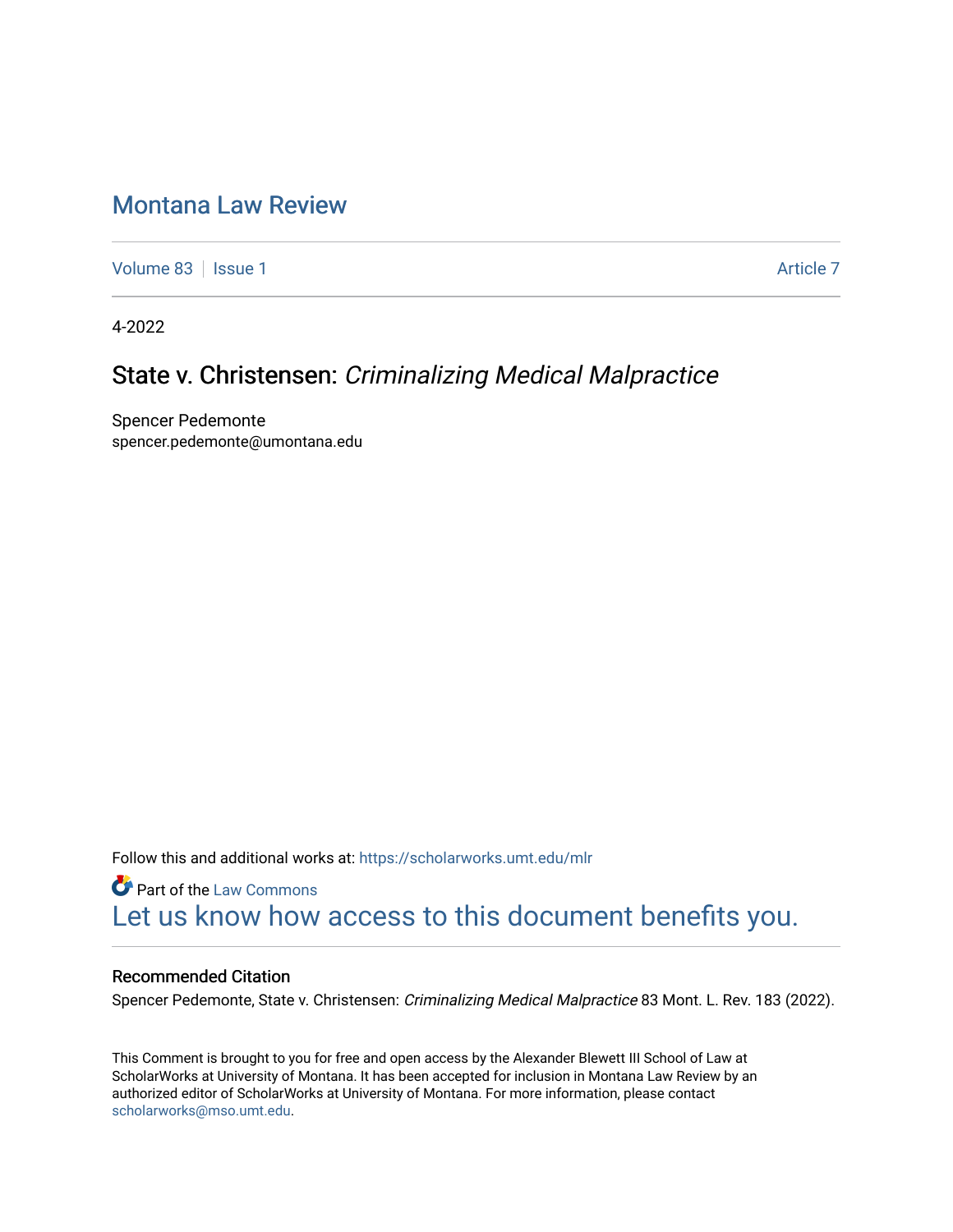# *STATE V. CHRISTENSEN***: CRIMINALIZING MEDICAL MALPRACTICE**

# **Spencer Pedemonte\***

#### I. INTRODUCTION

The year 2001 began what is known as the "Decade of Pain"—a federally-encouraged movement for physicians to prescribe opioids widely and abundantly in the treatment of pain.1 During this period, opioids were the first line of defense in treatment, with no diagnosis needed and no maximum limits in what could be prescribed.2 The results were catastrophic. From 1999 to 2019, drug overdoses quadrupled, with nearly 500,000 Americans dying from opioid-involved overdoses.3 This period created profound impacts not only upon America's medical system but also the law surrounding it.

In *State v. Christensen*, 4 the Montana Supreme Court established the State's ability to prosecute physicians for overprescribing controlled substances. Although *Christensen* raises several issues, this note focuses solely on how the Court created this newfound precedent by improperly convicting Christensen for the criminal distribution of dangerous drugs. Part II details *Christensen*'s factual and procedural background, and Part III discusses the Court's holdings. Part IV outlines the development of federal criminal prosecution of physicians for overprescribing and Montana's traditional approach—medical malpractice. Part V analyzes the *Christensen* Court's decision. Part VI concludes by discussing the *Christensen* decision's implications on Montana's legal and medical systems.

<sup>\*</sup> Spencer Pedemonte, J.D. Candidate, Alexander Blewett III School of Law at the University of Montana, Class of 2023.

<sup>1.</sup> State v. Christensen, 472 P.3d 622, 643 (Mont. 2020); *see also The Prescription Opioid Epidemic: An Evidence-Based Approach*, JOHNS HOPKINS BLOOMBERG SCH. OF PUB. HEALTH 23, 27 (Nov. 2015), https://perma.cc/7NNL-QL28.

<sup>2.</sup> *Christensen*, 472 P.3d at 643; *see also* Sarah DeWeerdt, *Tracing the US Opioid Crisis to its Roots*, NATURE (Sept. 11, 2019), https://perma.cc/3T84-C7NX.

<sup>3.</sup> *Understanding the Epidemic*, CTRS. FOR DISEASE CONTROL & PREVENTION, https://perma.cc/ CF63-QZKP (last updated Mar. 17, 2021) (citing Nat'l Ctr. for Health Statistics, *Wide-Ranging Online Data for Epidemiologic Research (WONDER)*, CTRS. FOR DISEASE CONTROL & PREVENTION, https:// perma.cc/J9V7-B2TX (last updated Oct. 7, 2021)).

<sup>4. 472</sup> P.3d 622 (Mont. 2020).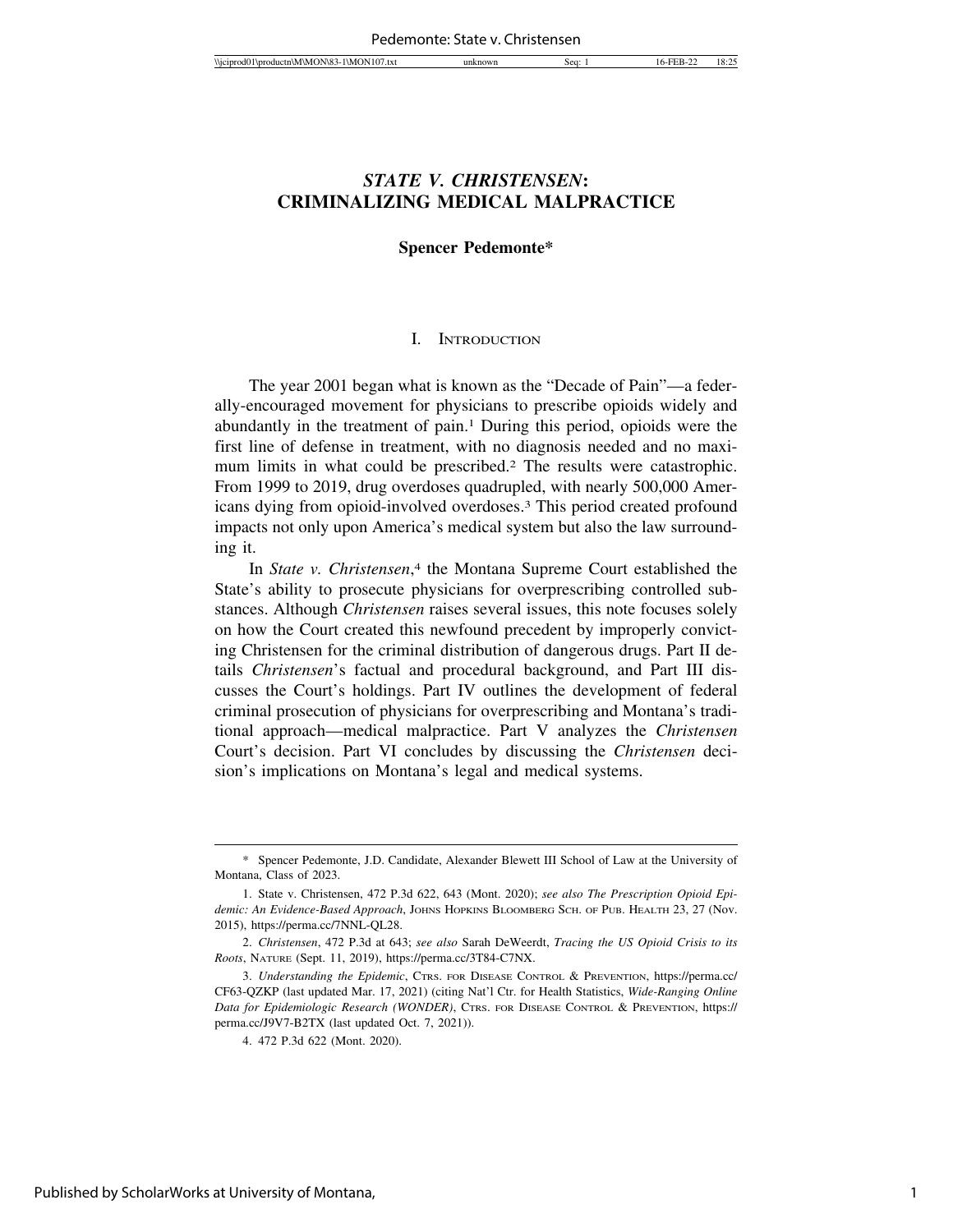#### II. FACTUAL AND PROCEDURAL BACKGROUND

In 2005, after practicing medicine in California, Washington, and Idaho,5 Chris Arthur Christensen opened Big Creek Family Medicine, a general practice clinic in Ravalli County, Montana.6 On August 26, 2011, Christensen obtained a Drug Enforcement Administration (DEA) license, giving him the ability to prescribe controlled substances.7 Although Christensen was not a pain management specialist, he took a special interest in it, focusing some of his services on pain management through prescription drugs.8

Shortly after Christensen reacquired his ability to prescribe controlled substances, pharmacists in the area noticed a significant increase in opioid prescriptions and notified the Ravalli County Sheriff's Office.<sup>9</sup> On April 1, 2014, after a year of investigative work, a joint task force of local, state, and federal law enforcement officials raided Christensen's clinic and residence, seizing 4,718 medical patient files.<sup>10</sup> The task force focused their investigation on 11 of the nearly 4,700 patients Christensen treated.11 Two of these patients died from drug overdoses shortly after obtaining prescriptions from Christensen.12

After initially charging Christensen with 396 counts of crimes stemming from or relating to drug distribution,<sup>13</sup> on October 19, 2017, the State amended their charges to 11 counts of criminal distribution of dangerous drugs in violation of § 45-9-101, nine counts of criminal endangerment in violation of § 45-5-207, and two counts of negligent homicide in violation of § 45-5-104—all felonies.14

On November 20, 2017, the jury found Christensen guilty on all counts.15 The district court subsequently sentenced Christensen to 20 years in the Montana State Prison with ten years suspended.16

On appeal, Christensen raised a myriad of constitutional, procedural, and evidentiary arguments.17 The Montana Supreme Court, in a highly divi-

12. *Id.*

(2019)).

15. *Id.*

<sup>5.</sup> *Id.* at 630.

<sup>6.</sup> *Id.* at 631.

<sup>7.</sup> *Id.*

<sup>8.</sup> *Id.* at 630. 9. *Id.* at 631.

<sup>10.</sup> Br. of Appellee at 2, *State v. Christensen*, No. DA 18-0268 (Mont. Jan. 21, 2020).

<sup>11.</sup> *Christensen*, 472 P.3d at 631.

<sup>13.</sup> Opening Br. of Appellant at 3, *State v. Christensen*, No. DA 18-0268 (Mont. July 17, 2019). 14. *Christensen*, 472 P.3d at 631 (citing MONT. CODE ANN. §§ 45-9-101, 45-5-207, 45-5-104

<sup>16.</sup> *Id.*

<sup>17.</sup> Opening Br. of Appellant, *supra* note 13, at 15–18. **R**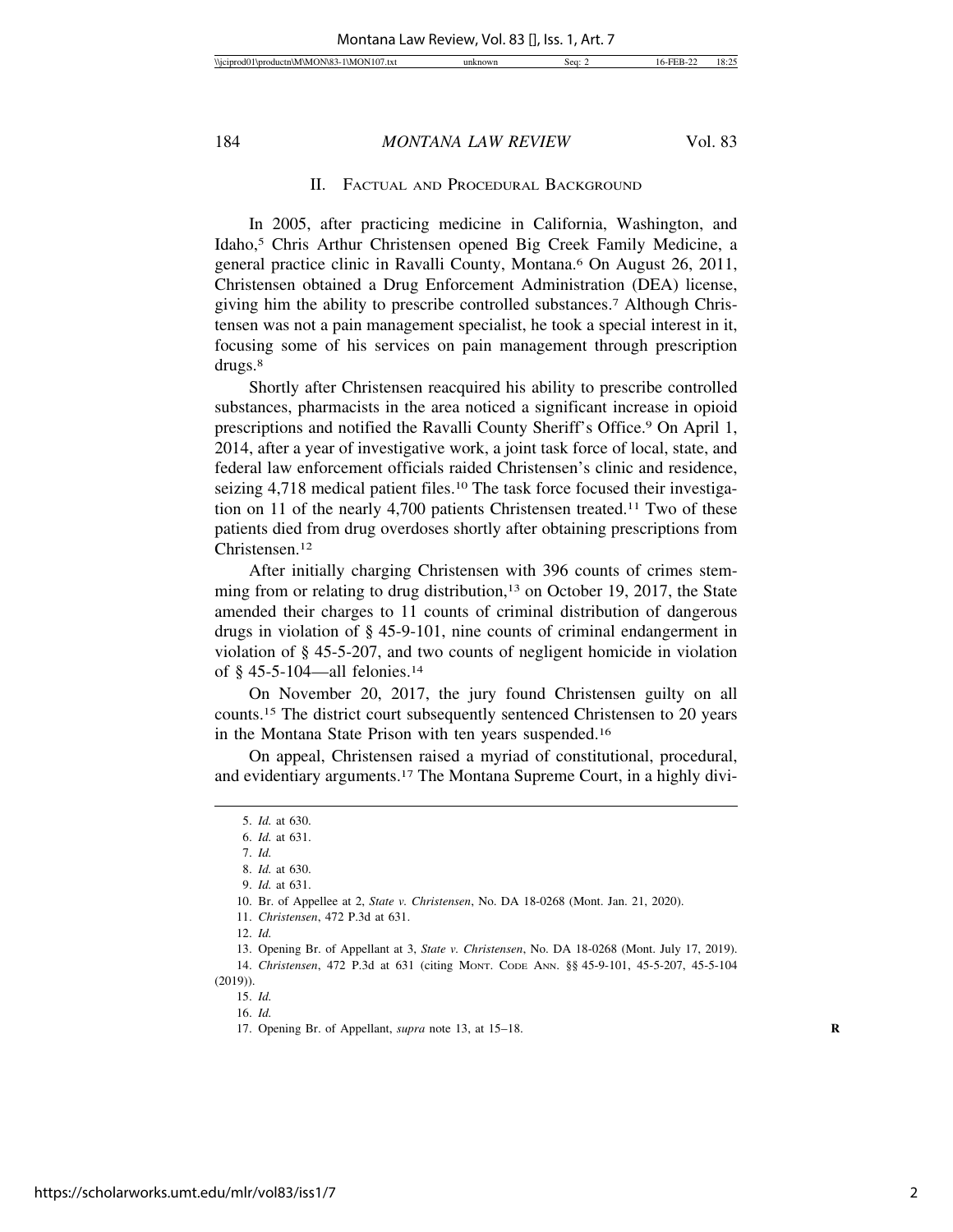sive holding, affirmed Christensen's convictions for 11 counts of criminal distribution of dangerous drugs and nine counts of criminal endangerment but reversed and vacated the two counts of negligent homicide.<sup>18</sup>

# III. HOLDING

# *A. Majority's Holding*

As a matter of original precedent, Chief Justice Mike McGrath, joined by a majority of other Justices, held that a physician defendant could be prosecuted for the distribution of dangerous drugs because he was acting outside the course of his professional practice.19 First, the majority found that "prescribing" controlled substances fit within the "selling, bartering, exchanging, or giving away" language of  $\S$  45-9-101(1).<sup>20</sup> Next, the majority deemed Christensen did not qualify for the "practitioner" exemption under § 45-9-101 because his standard of care for the 11 named patients was outside the course of professional practice.<sup>21</sup> Finally—due to the novel nature of this case in Montana—the majority relied on federal case law to aid in interpreting the Montana statute and determining the proper jury instructions.22

The Court affirmed Christensen's convictions for nine counts of criminal endangerment. However, the Court reversed and vacated Christensen's conviction for two counts of negligent homicide, reasoning that the State failed to meet its burden in demonstrating the defendant's conduct was the cause-in-fact of his patients' deaths.23

#### *B. Dissent from Criminal Distribution Charges*

Justice Ingrid Gustafson rebuked the majority's holding on the 11 counts of criminal distribution of dangerous drugs.24 She found the majority "strain[ed] logic" to criminally charge a physician in a case that should have been civilly adjudicated.25 Justice Gustafson argued the Legislature did not intend for § 45-9-101 to be used for criminal prosecution of a licensed physician with DEA prescribing authority; instead, the policing of egregious prescribing should be left for the physician's licensing board and

<sup>18.</sup> *Christensen*, 472 P.3d at 662.

<sup>19.</sup> *Id.* at 649.

<sup>20.</sup> *Id.* at 648 (quoting MONT. CODE ANN. § 45-9-101(1) (2019)).

<sup>21.</sup> *Id.* at 649 (citing § 45-9-101(6)).

<sup>22.</sup> *Id.* at 652 (citing United States v. Feingold, 454 F.3d 1001 (9th Cir. 2006)).

<sup>23.</sup> *Id.* at 662.

<sup>24.</sup> *Id.* at 662–66 (Gustafson, J., dissenting in part, concurring in part).

<sup>25.</sup> *Id.* at 663–64.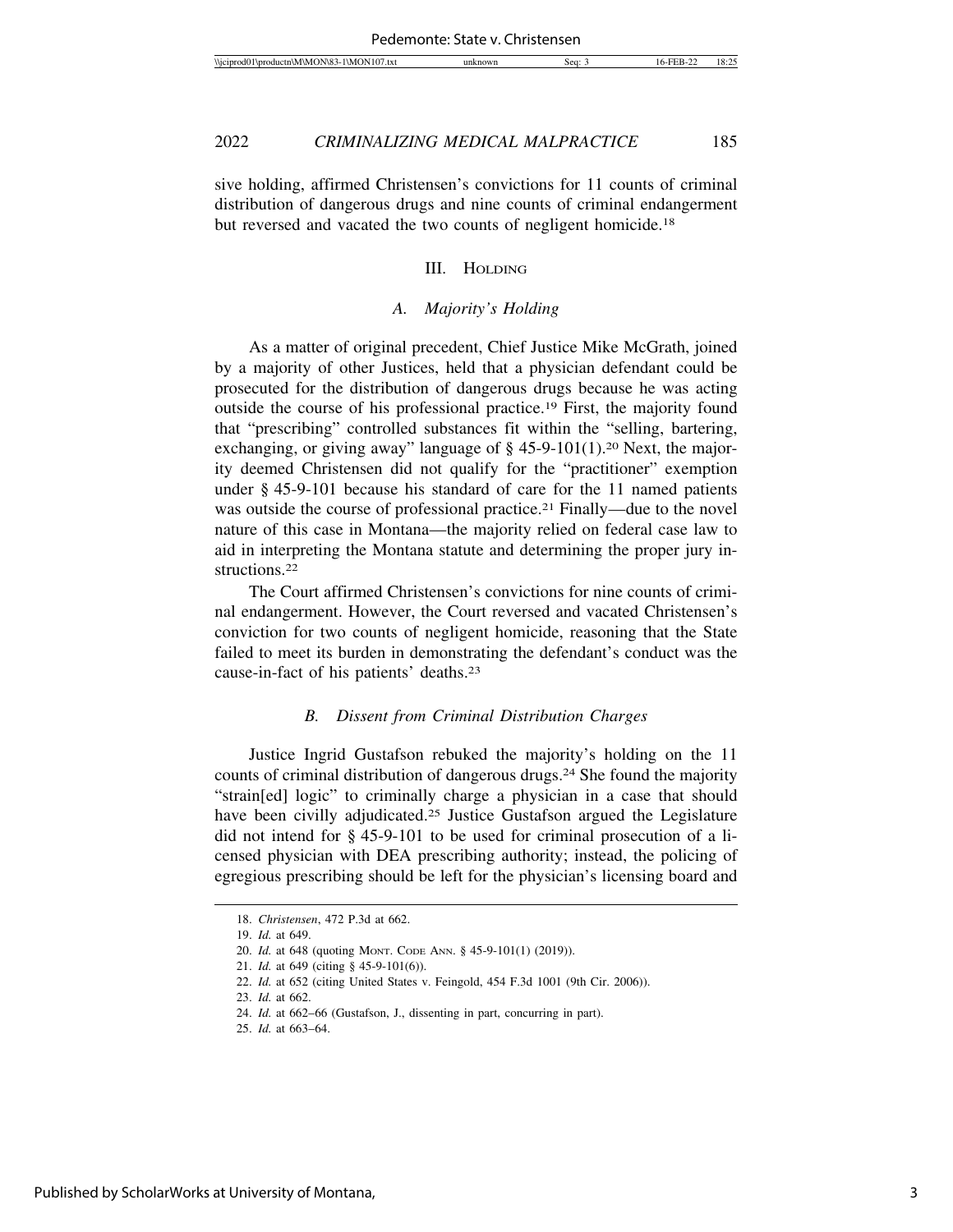civil malpractice claims.26 Further, Justice Gustafson disagreed with how the district court applied prior case law in determining proper jury instructions.27

In a separate dissent, Justice Dirk Sandefur voiced concern over how the majority "arbitrarily contort[ed] our existing criminal law beyond its designated and intended bounds to reach a desirable result in an undeniably troublesome case."28 He feared this decision would have significant implications regarding the quality of medical care and encouraged the Legislature to address the "currently inadequate law" to protect both patients and physicians.29

Justice Gustafson<sup>30</sup> and Justice Sandefur both disagreed with the majority in affirming Christensen's criminal endangerment charges but concurred with the reversal of the negligent homicide charges.<sup>31</sup>

#### *C. Concurrence with Criminal Distribution Charges*

Justice Laurie McKinnon, joined by Justice Beth Baker and Justice James Rice, concurred with the majority's reasoning in affirming Christensen's criminal distribution charges.<sup>32</sup> She argued that any person who criminally distributes illegal substances should be held accountable for their actions, regardless of their occupation.33 Justice McKinnon noted the Legislature failed to exempt all physicians from § 45-9-101(6) and instead chose to qualify the exemption for only physicians acting "in the course of professional practice."34

Justices McKinnon, Baker, and Rice also concurred with the criminal endangerment charges but dissented to the reversal of the negligent homicide charges.35

#### IV. BACKGROUND

Prior to the opioid epidemic, legislatures avoided and courts opposed criminalizing overprescribing due to concern that physicians would fear criminal sanctions and, as a result, improperly treat patients who legiti-

<sup>26.</sup> *Id.* at 664–65.

<sup>27.</sup> *Id.* at 666–67.

<sup>28.</sup> *Id.* at 669 (Sandefur, J., concurring in part, dissenting in part).

<sup>29.</sup> *Id.*

<sup>30.</sup> *Id.* at 666 (Gustafson, J., dissenting in part, concurring in part).

<sup>31.</sup> *Id.* at 668 (Sandefur, J., concurring in part, dissenting in part).

<sup>32.</sup> *Id.* at 669 (McKinnon, J., with Baker and Rice, JJ., concurring in part, dissenting in part).

<sup>33.</sup> *Id.* at 670.

<sup>34.</sup> *Id.* at 669.

<sup>35.</sup> *Id.*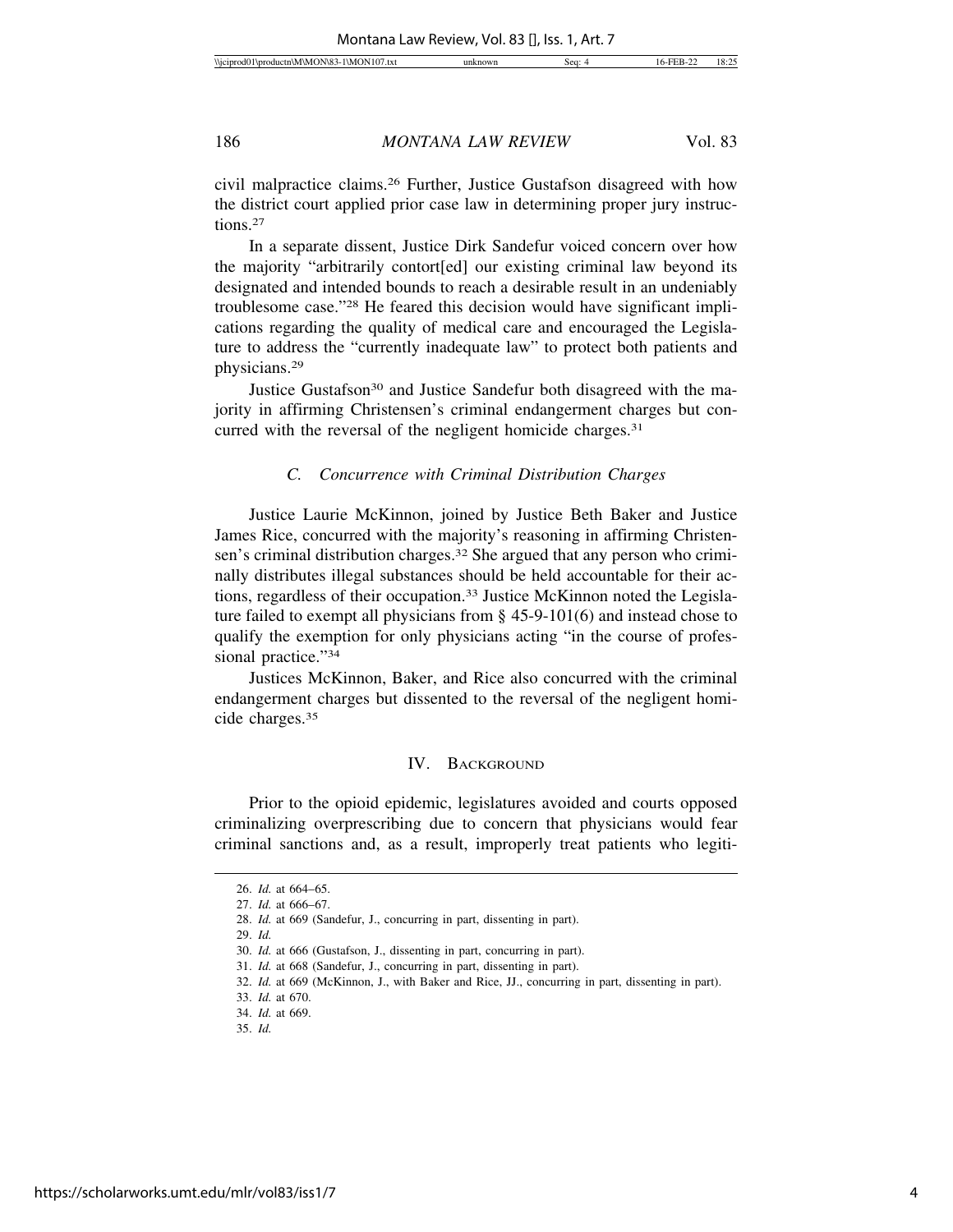mately needed pain medication.<sup>36</sup> However, as the devastation from the epidemic becomes more apparent, calls for criminal prosecution for overprescribing physicians are also gaining traction.37

# *A. Federal Law*

In 1970, the United States enacted the Controlled Substances Act (CSA) to combat illicit drug use by regulating the manufacturing, distribution, and prescription of controlled substances.38 Under the CSA, it is unlawful for any person to intentionally "manufacture, distribute, or dispense ... a controlled substance."<sup>39</sup> The Act grants certain practitioners, like physicians, exemptions from this prohibition as long as they are registered and comply with certain standards.40

## *1.* United States v. Moore

In a landmark case, *United States v. Moore*, 41 the United States Supreme Court opened the door for federal criminal prosecution of physicians for improperly prescribing controlled substances.42 Despite being a licensed physician and registered under the CSA, Thomas Moore was convicted of unlawful distribution after prescribing large quantities of controlled substances without administering physical examinations and charging patients per pill, rather than for the services provided.<sup>43</sup> The Court found Moore could be criminally charged because his actions fell "outside the usual course of professional practice."44 *Moore* created issues for lower courts because it provided little guidance for how they should decide whether physician conduct falls in or out of the "usual course of professional practice."45

45. Barnes & Sklaver, *supra* note 36, at 122.

<sup>36.</sup> Michael C. Barnes & Stacey L. Sklaver, *Active Verification and Vigilance: A Method to Avoid Civil and Criminal Liability When Prescribing Controlled Substances*, 15 DEPAUL J. HEALTH CARE L. 93, 95 (2013).

<sup>37.</sup> *Id.*

<sup>38. 21</sup> U.S.C. § 841 (2018); JOANNA R. LAMPE, THE CONTROLLED SUBSTANCES ACT (CSA): A LEGAL OVERVIEW FOR THE 117TH CONGRESS, CONG. RSCH. SERV. 1–2 (2021).

<sup>39. 21</sup> U.S.C. § 841(a).

<sup>40.</sup> *Id.* §§ 823(g), 822(b).

<sup>41. 423</sup> U.S. 122 (1975).

<sup>42.</sup> *Id*.

<sup>43.</sup> *Id.* at 124, 126.

<sup>44.</sup> *Id.* at 124.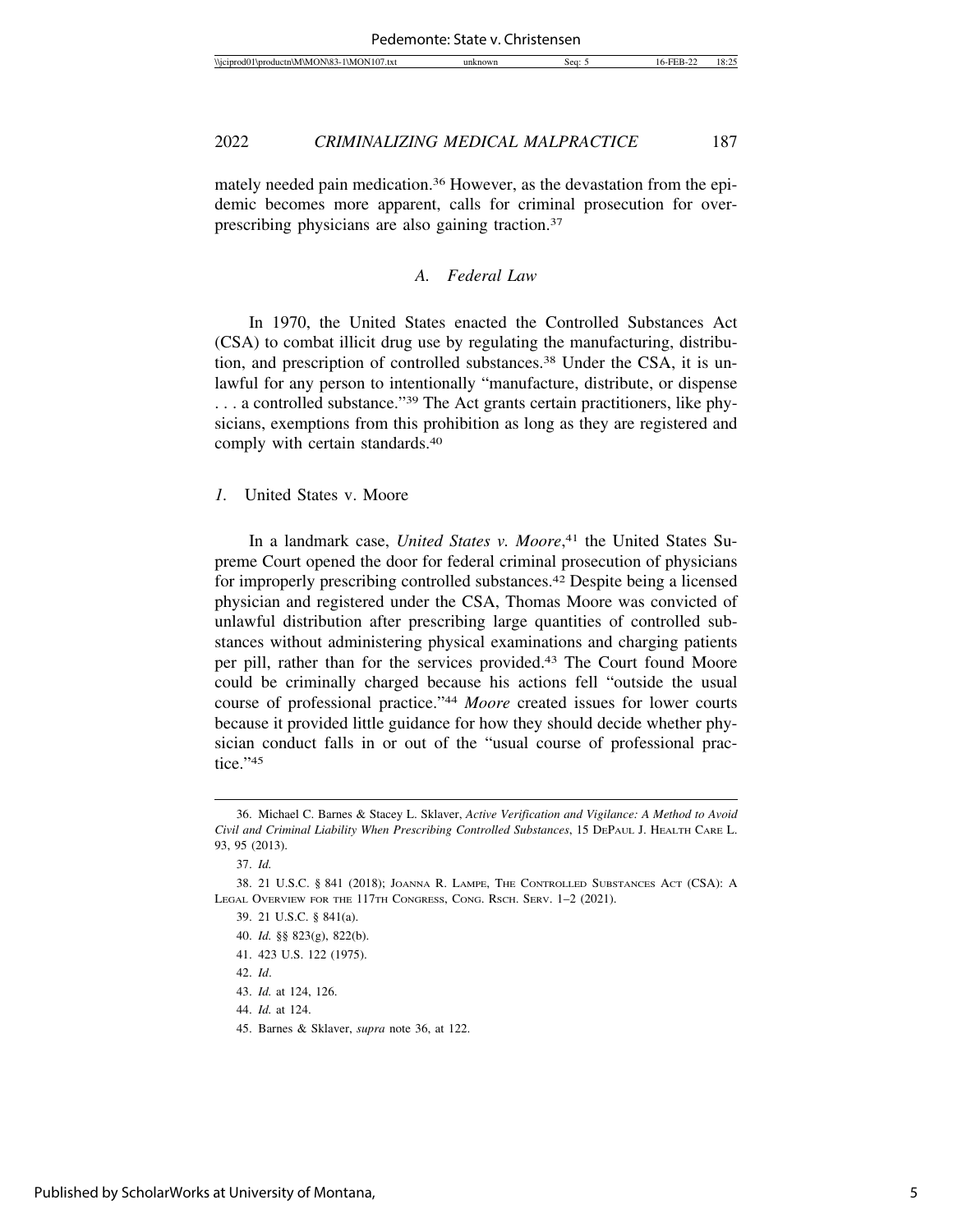#### *2.* United States v. Feingold

The Ninth Circuit addressed some of the *Moore* discrepancies in *United States v. Feingold*, 46 where it affirmed the conviction of a physician for 185 counts of illegal distribution of controlled substances.<sup>47</sup> To convict a physician under the CSA, the government must prove

(1) that the practitioner distributed controlled substances, (2) that the distribution of those controlled substances was outside the usual course of professional practice and without a legitimate medical purpose, and (3) that the practitioner acted with intent to distribute the drugs *and with intent to distribute them outside the course of professional practice*. 48

*Feingold* further explained a jury instruction is "improper if it allows a jury to convict a licensed practitioner under  $\S$  841(a) [of the CSA] solely on a finding that he has committed malpractice, intentional or otherwise."49 Instead, the jury instruction must read that "practitioners who act outside the usual course of professional practice and prescribe or distribute controlled substances for no legitimate medical purpose may be guilty of unlawful distribution of controlled substances."50

# *B. Montana Law*

Until *Christensen*, Montana lacked precedent for the prosecution of physicians for improperly prescribing controlled substances. Instead, discipline traditionally came from either the Montana Board of Medical Examiners or injured parties pursuing civil action. Use of Montana's criminal distribution of dangerous drugs statute has been reserved for drug traffickers.

Traditionally, causes of actions surrounding physicians in Montana are adjudicated civilly through medical malpractice claims. The plaintiff in a medical malpractice action must establish "(1) the applicable standard of care, (2) the defendant departed from that standard of care, and (3) the departure proximately caused plaintiff's injury."51 Medical expert testimony is required to establish these elements.52

In Montana, a general practice physician is held to the standard of care of a "reasonably competent general practitioner acting in the same or simi-

<sup>46. 454</sup> F.3d 1001 (9th Cir. 2006).

<sup>47.</sup> *Id.* at 1004, 1014.

<sup>48.</sup> *Id.* at 1008 (emphasis in original).

<sup>49.</sup> *Id.* at 1010.

<sup>50.</sup> *Id.* at 1006, 1012.

<sup>51.</sup> Estate of Wilson v. Addison, 258 P.3d 410, 414 (Mont. 2011) (citing Mont. Deaconess Hosp. v. Gratton, 545 P.2d 670, 672 (Mont. 1976)).

<sup>52.</sup> Gilkey v. Schweitzer, 983 P.2d 869, 871 (Mont. 1999); *see also Estate of Wilson*, 258 P.3d at 414.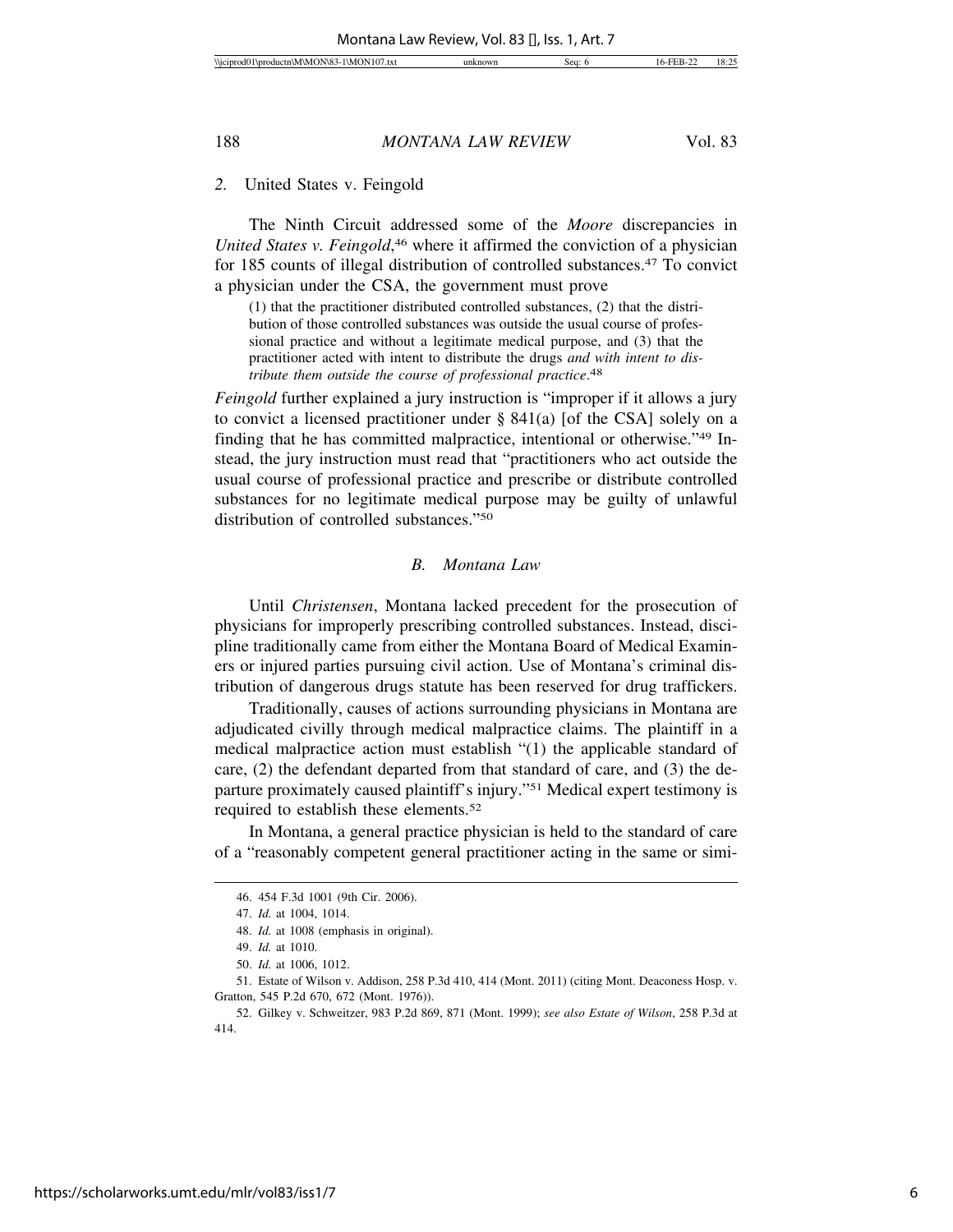lar community . . . in the same or similar circumstances."53 If the physician is a board-certified specialist or board-certified general practitioner, "the physician has the duty to possess and exercise the reasonable and ordinary degree of learning, skill, and care possessed and exercised by physicians of good standing in the same school of practice in the same or a similar locality in Montana."54 A similar locality is based on geographic location, size, and character.55

The Montana Medical Legal Panel Act requires a plaintiff to first submit their claim to a panel of three health care providers and three attorneys prior to filing it in a court.56 One purpose of the Act is to "prevent where possible the filing in court of actions against health care providers and their employees for professional liability in situations where the facts do not permit at least a reasonable inference of malpractice."57

To avoid medical malpractice claims for improperly prescribing controlled substances, physicians in Montana must adhere to Montana's Controlled Substances Act58 and act in accordance with the Montana Board of Medical Examiner's Guidelines for the Use of Controlled Substances in the Treatment of Pain.59 Additionally, in *Christensen*, physician experts testified that physicians who treat chronic pain patients should adhere to certain guidelines and standards including "(1) comprehensive initial assessments through diagnostic tests and review of medical records to diagnose the underlying cause of pain and identify risk factors of opioid treatment; (2) providing holistic treatment plans; (3) careful patient monitoring; and (4) comprehensive documentation."60

#### V. ANALYSIS

#### *A. The Court's Misuse of Statute Criminalizes Medical Malpractice*

The *Christensen* Court unfairly convicted Christensen of criminal distribution of dangerous drugs by using § 45-9-101, a statute not designed for prosecuting physicians for overprescribing controlled substances. A person violates the Montana criminal distribution statute if "the person sells, barters, exchanges, gives away, or offers to sell, barter, exchange, or give

<sup>53.</sup> Chapel v. Allison, 785 P.2d 204, 210 (Mont. 1990).

<sup>54.</sup> S. SUBCOMM. ON MED. LIAB. INS., MONTANA MEDICAL LIABILITY LAW, J. REP., 2003 Reg. Sess. 11 (Mont. 2003) (citing *Chapel*, 785 P.2d at 210), https://perma.cc/LH94-XA3J.

<sup>55.</sup> *Id.*

<sup>56.</sup> MONT. CODE ANN. §§ 27-6-301, 401 (2019).

<sup>57.</sup> *Id.* § 27-6-102.

<sup>58.</sup> *Id.* §§ 50-32-101 to 50-32-611.

<sup>59.</sup> State v. Christensen, 472 P.3d 622, 634–35 (Mont. 2020).

<sup>60.</sup> *Id.* at 635.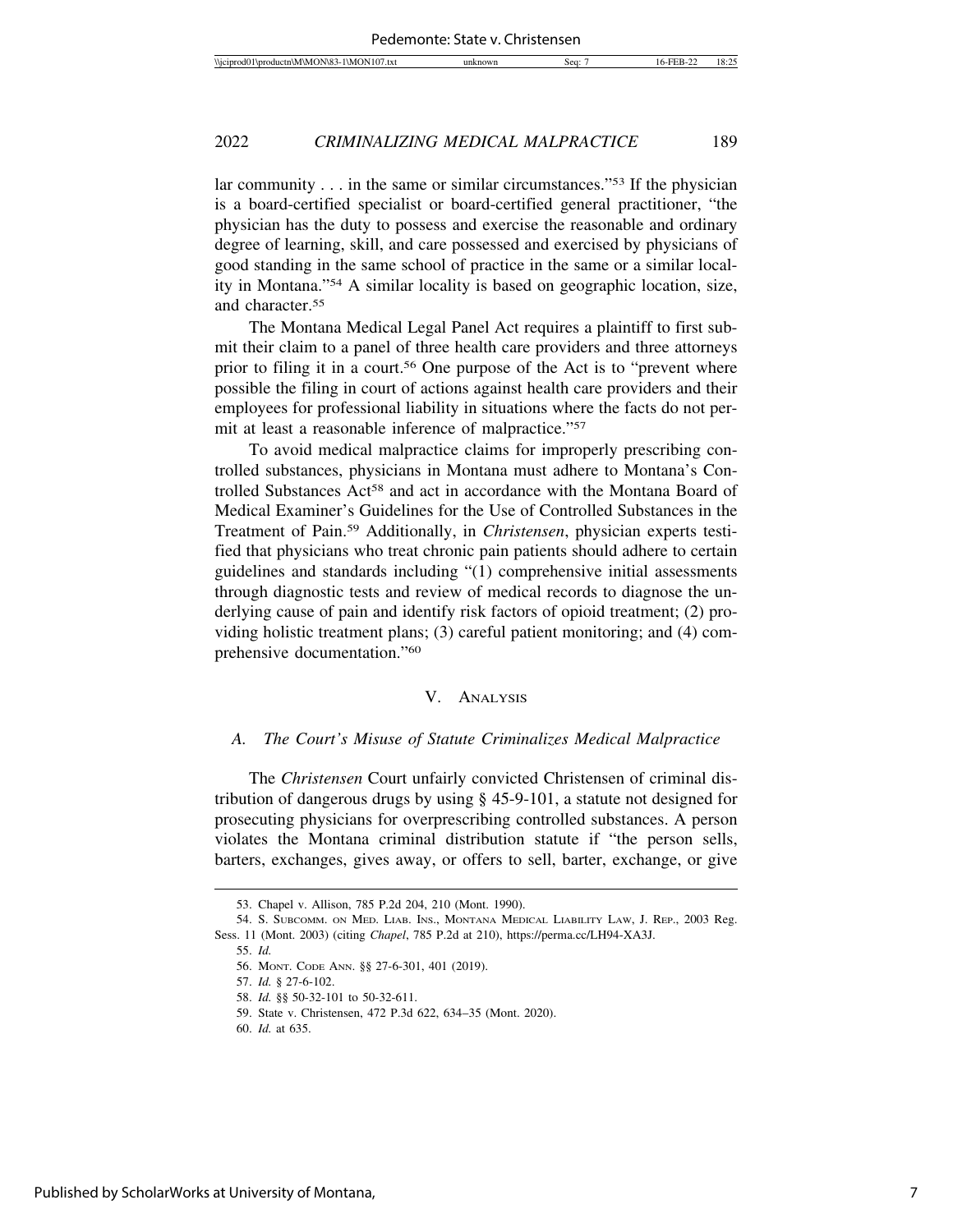away any dangerous drug."61 Practitioners are exempt from this provision.62 The statute defines a "practitioner" as "a physician . . . or other person licensed, registered, or otherwise permitted to distribute [or] dispense . . . a dangerous drug in the course of professional practice."<sup>63</sup>

First, the Court concluded that Christensen did not qualify for the physician exemption because he acted outside the course of professional practice when he "eschewed the use of appropriate documentation, assessments, tests, follow-ups, [and] referrals" and prescribed drugs in obscene quantities.64 Notably, these shortfalls are traditionally considered claims for medical malpractice.65 The Court focused on these shortfalls, downplaying how Christensen always maintained an office space with professional staff, only wrote prescriptions in his office, and maintained current medical and DEA licenses.<sup>66</sup>

Next, the Court conflated critical language from the criminal distribution statute—"sells, barters, exchanges, gives away"67—with the common physician practice of "prescribing." Montana Code Annotated defines "prescription" as "an order given individually for the person for whom prescribed, directly from the prescriber to the furnisher or indirectly to the furnisher, by means of an order signed by the prescriber . . . ."68 The Montana Legislature does not define "exchanges," so the majority opinion used the Black's Law Dictionary definition: "The act of transferring interests, each in consideration for the other."69 Consequently, the Court concluded that the "prescribing" of dangerous drugs "fits squarely within the definition of exchange."70 In doing so, the Court not only incorrectly interpreted the intention of the statute, but also confused the role of the physician in American society.71

When taken separately, the conclusions the Court reached can be justifiable; however, when taken together, the conclusions are incongruent and cause for concern. The Court found Christensen criminally liable in one

68. *Id.* § 50-32-101(25).

69. *Christensen*, 472 P.3d at 649 (quoting *Exchanges*, BLACK'S LAW DICTIONARY (11th ed. 2019)). 70. *Id.*

71. A physician's duty to provide care for their patients and society is a long-standing professional obligation, and more than an "exchange" of interests between parties. *See* Ariel R. Schwartz, *Doubtful Duty: Physicians' Legal Obligation to Treat During an Epidemic*, 60 STAN. L. REV. 657, 661–63 (2007) (discussing the American Medical Association's Code of Ethics, first adopted in 1847).

<sup>61.</sup> MONT. CODE ANN. § 45-9-101(1).

<sup>62.</sup> *Id.* § 45-9-101(6).

<sup>63.</sup> *Id.* § 50-32-101(24)(a).

<sup>64.</sup> *Christensen*, 472 P.3d at 649.

<sup>65.</sup> Kelly K. Dineen & James M. DuBois, *Between a Rock and a Hard Place: Can Physicians Prescribe Opioids to Treat Pain Adequately While Avoiding Legal Sanction?*, 42 AM. J.L. & MED. 7, 23 (2016).

<sup>66.</sup> *Christensen*, 472 P.3d at 648.

<sup>67.</sup> MONT. CODE ANN. § 45-9-101(1).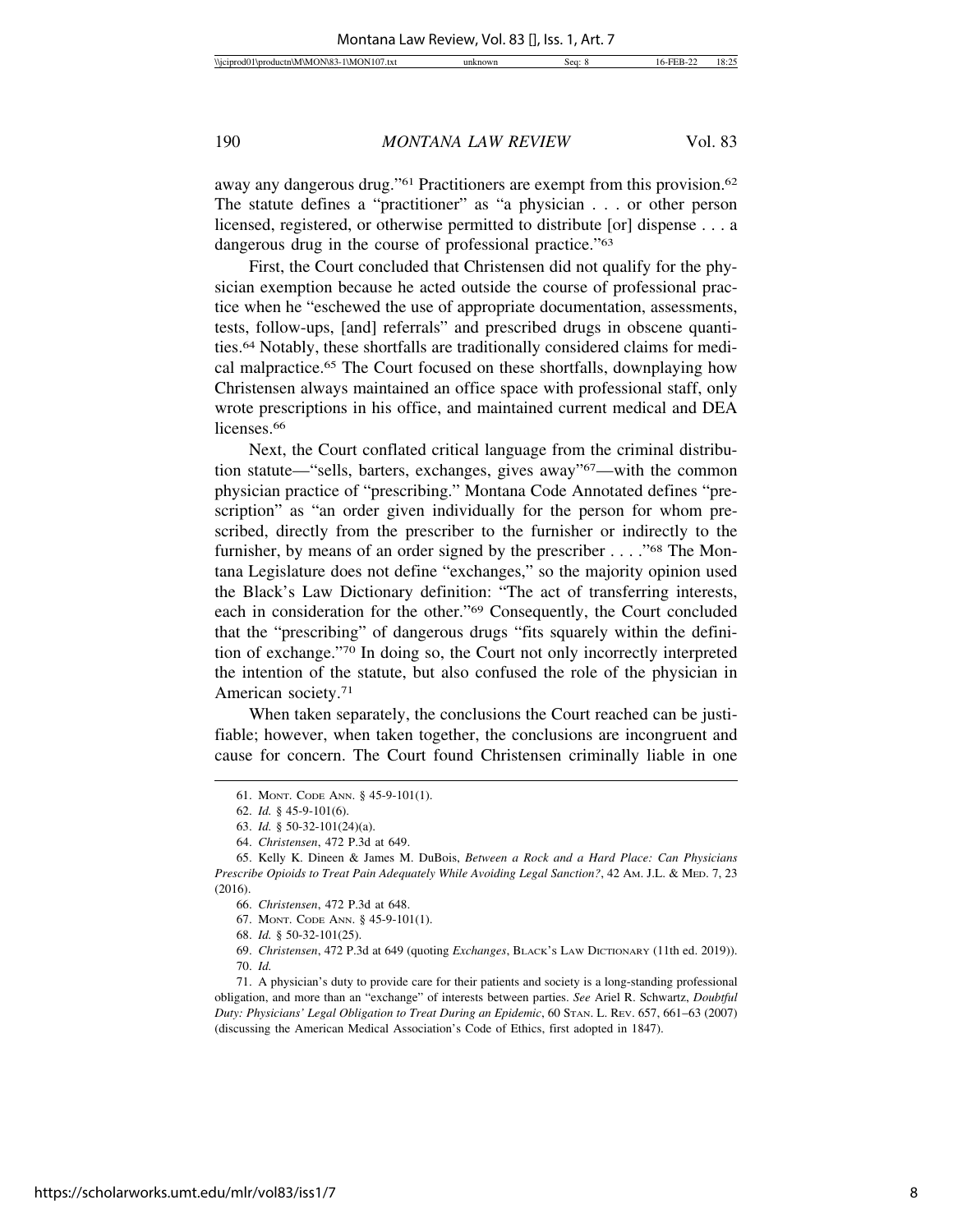part of the statute because he was not acting in the course of professional practice but also concluded that prescription writing, a professional duty, adequately satisfied another part of the statute.

Further, the *Christensen* Court incorrectly assumed the legislative intent of the criminal distribution statute in its conviction of Christensen. When interpreting a statute, a court's "objective is to implement the objectives the legislature sought to achieve."72 The judiciary's role involves ascertaining and declaring what is in terms or substance contained within a statute—"not to insert what has been omitted or to omit what has been inserted."73 The *Christensen* Court focused on how the Montana Legislature chose not to give physicians a blanket exemption for all criminal distribution charges, observing that the Legislature would have included it in the statute rather than creating the practitioner exemption.74 Yet, the Court failed to question why the Legislature would not have included "prescribe" with the "sells, barters, exchanges, gives away" language necessary to convict the criminals the statute was intended for—drug dealers.

# *B. The Court's Improper Jury Instruction Criminalizes Medical Malpractice*

The *Christensen* Court incorrectly held that the district court did not err in the jury instructions for the criminal distribution of dangerous drugs. The district court improperly instructed the jury because it wrongfully allowed for the criminalization of medical malpractice and incorrectly construed the jury instructions from *Feingold*. To find Christensen guilty of criminal distribution of dangerous drugs, the district court instructed the jury to determine whether the State proved "(1) that the Defendant prescribed a dangerous drug to another; and (2) that the Defendant acted purposely or knowingly; and (3) the professional practice exemption does not apply to the Defendant's conduct."<sup>75</sup> The jury instruction for the professional practice exemption stated that "a practitioner is exempt from prosecution and may not be convicted of criminal distribution of dangerous drugs if he delivers that prescription while acting in the course of a professional practice."76 It further explained that jurors are to "determine whether the Defendant had a legitimate medical purpose"77 when prescribing controlled substances and "whether the Defendant made an honest effort to prescribe

77. *Id.*

<sup>72.</sup> Bullock v. Fox, 435 P.3d 1187, 1197 (Mont. 2019) (citation omitted).

<sup>73.</sup> City of Missoula v. Fox, 450 P.3d 898, 903 (Mont. 2019) (quoting MONT. CODE ANN. § 1-2- 101).

<sup>74.</sup> *Christensen*, 472 P.3d at 649.

<sup>75.</sup> *Id.* at 645.

<sup>76.</sup> *Id.*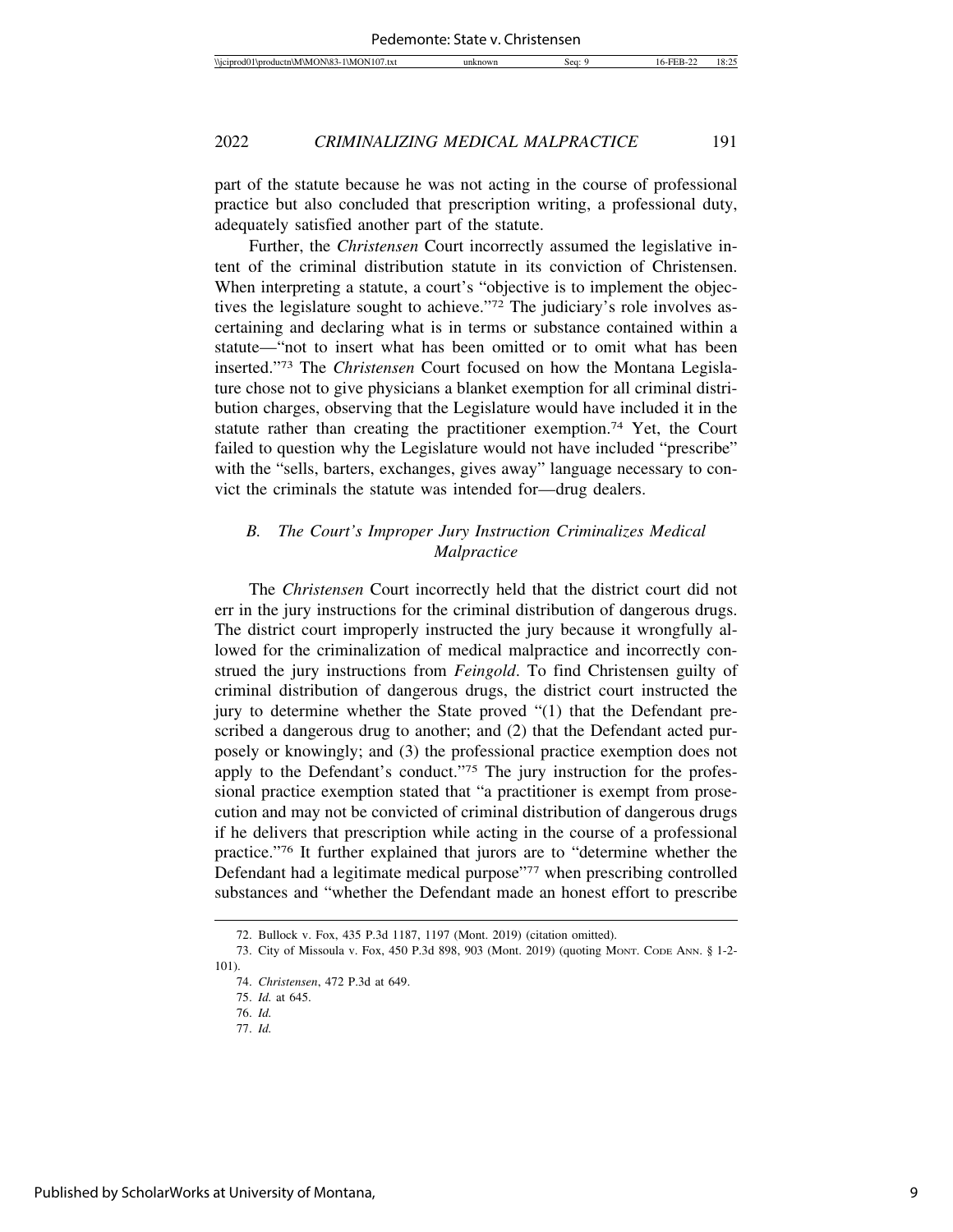for a patient's condition in accordance with the standard of medical practice, if any, that was generally recognized and accepted in the State of Montana."78

# *1. The Court's Improper Adoption of* Feingold *Jury Instructions*

While subsections (1) and (2) of the jury instructions are undisputed, subsection (3), the physician exemption, incorrectly criminalizes medical malpractice claims. The district court instructed the jury to determine whether Christensen prescribed a controlled substance in accordance with the physician standard of care—the same element needed for a medical malpractice claim.79 The district court adopted these jury instructions from *Feingold*; however, *Feingold* explicitly states a jury instruction is "improper if it allows a jury to convict a licensed practitioner . . . solely on a finding that he has committed malpractice."80 Therefore, the Court erred in permitting jury instructions that criminally convicted Christensen for a medical malpractice claim.

#### *2. The Court's Improper Application of* Feingold *Jury Instructions*

While adopting the jury instructions from *Feingold*, the district court erred in applying them because the instructions were incompletely transferred. The third element *Feingold* required for a physician's conviction under the CSA is "that the practitioner acted with intent to distribute the drugs *and with intent to distribute them outside the course of professional practice*."<sup>81</sup> Here, as Justice Gustafson aptly noted in her dissent, while the district court correctly instructed the jury to "determine whether the Defendant had a legitimate medical purpose,"82 the intent to "act as a pusher rather than a medical professional"83 was unscrupulously missing from the instruction. Therefore, the Court erred in affirming the district court's unfair application of the jury instructions from *Feingold*.

# VI. CONCLUSION

The *Christensen* Court's decision has profound implications for both Montana's medical and legal systems. By creating an ability to criminally prosecute physicians for criminal distribution of dangerous drugs for their

<sup>78.</sup> *Id.*

<sup>79.</sup> *Id.* S*ee generally* Part IV(B).

<sup>80.</sup> United States v. Feingold, 454 F.3d 1001, 1010 (9th Cir. 2006).

<sup>81.</sup> *Id.* at 1008 (emphasis in original).

<sup>82.</sup> *Christensen*, 472 P.3d at 645.

<sup>83.</sup> *Id*. at 667 (Gustafson, J., dissenting in part, concurring in part) (quoting *Feingold*, 454 F.3d at 1008).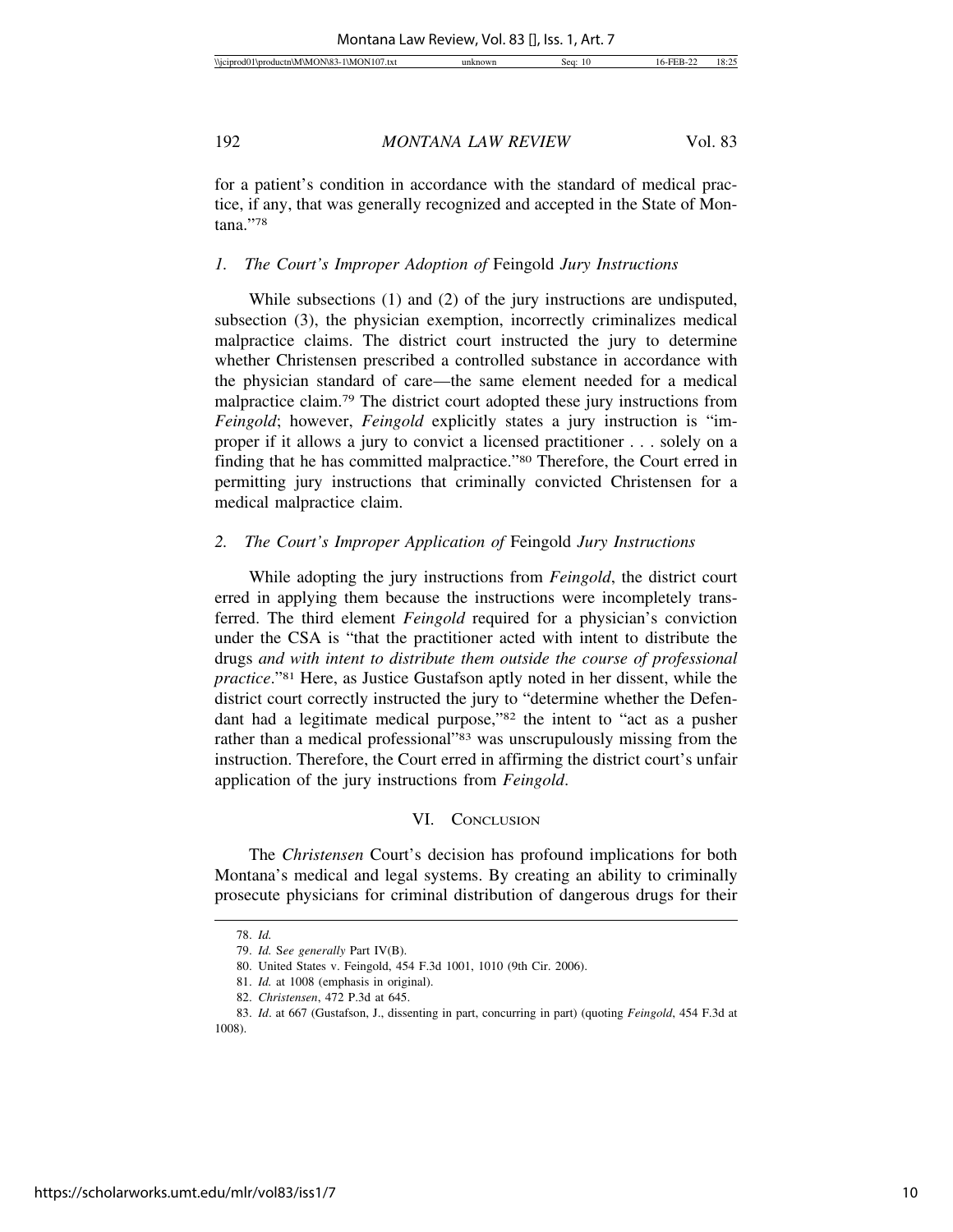prescribing practices, the Montana Supreme Court effectively changed how physicians will treat patients and how prosecutors will criminalize mistakes in medical judgment.

The outcome for Christensen's patients is undeniably tragic and unfortunate; however, the way the *Christensen* Court contorted the ambiguous statutory language of the criminal distribution statute to fit their desired outcome is cause for concern. General criminal statutes are typically not intended to indict and prosecute physicians for mistakes in judgment, yet prosecutorial use of them is becoming more common.84 Medical societies argue that prosecutorial use of criminal statutes in this manner is inappropriate and will result in physicians providing a lower standard of care due to fear of criminal prosecution.85

As Justice Sandefur urged in his dissent, the Montana Legislature needs to "squarely consider the problem of abusive prescription practices and revise our currently inadequate law to particularly and fairly address the problem in the public interest as deemed appropriate to protect both patients *and* physicians."86

<sup>84.</sup> Paul R. Van Grunsven, *Medical Malpractice or Criminal Mistake? - An Analysis of Past and Current Criminal Prosecutions for Clinical Mistakes and Fatal Errors*, 2 DEPAUL J. HEALTH CARE L. 1, 49 (1997).

<sup>85.</sup> *Id.* at 48–49.

<sup>86.</sup> *Christensen*, 472 P.3d at 669 (Sandefur, J., concurring in part, dissenting in part) (emphasis in original).